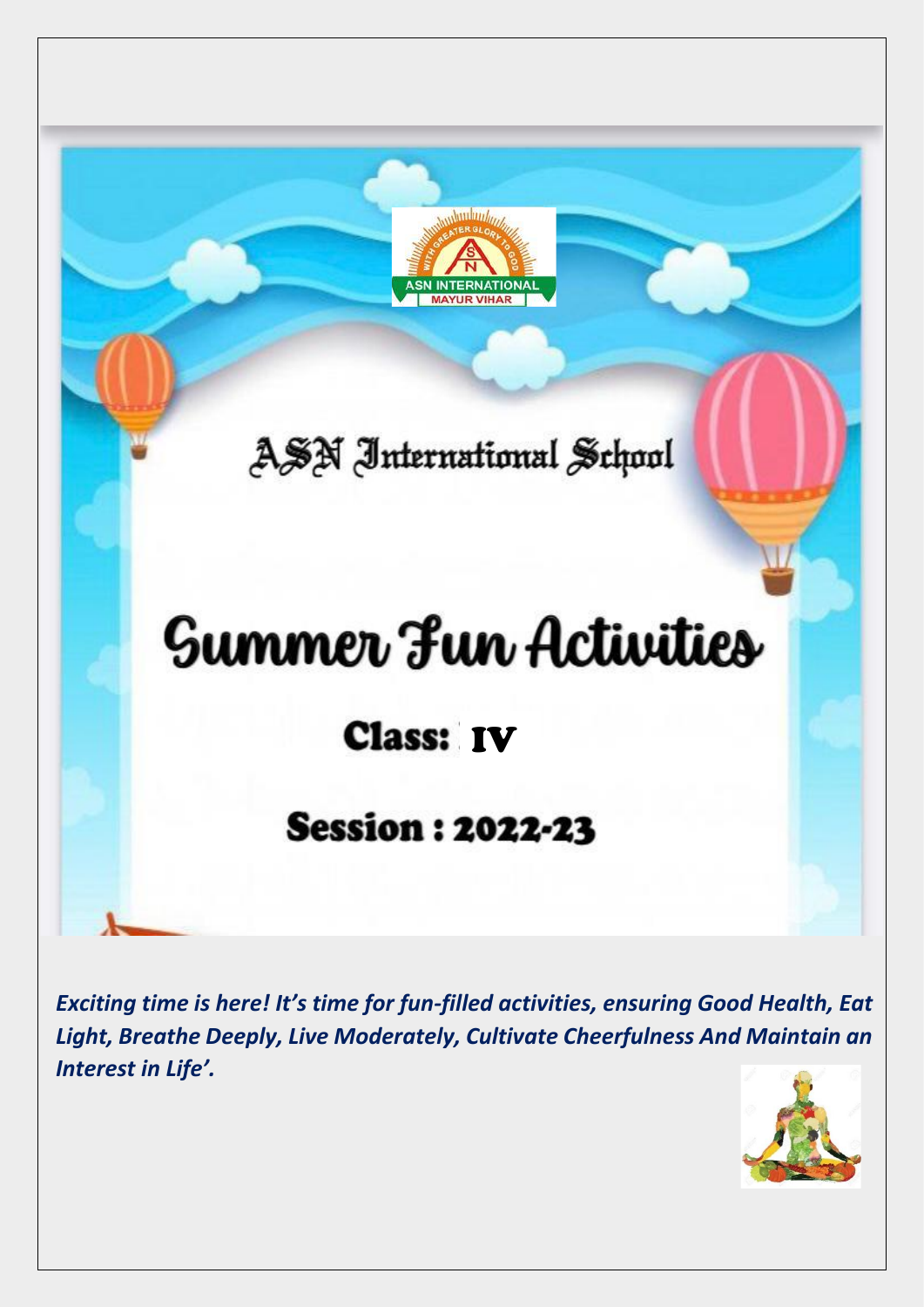### Dear Parents

It is the time of the year when children connect with the family in many ways. We wish that our children pursue indoor hobbies, eat right, connect with friends and relatives, go to their favourite summer spots virtually and indulge in their most loved activities. Promise to help our children in doing so. To fruitfully engage our children these days, we have prepared some interesting and engrossing activity sheets that will broaden their analytical horizon and pamper their creative skills. We do hope that our young children will enjoy the activities with their family.

Wishing you a very enjoyable and happy vacation!

*Stay Happy, Stay Healthy, Stay Safe, Stay Connected, Stay Blessed always!*

### **A few suggestions for the parents: -**

- *Spend quality time with your children and have fun time together.*
- *Help the children to become independent by giving them responsibilities. Involve them in small household activities.*
- *Inculcate in them good manners, healthy habits and respect for elders.*
- *Converse with your children in English.*
- *Encourage your children to read books to enhance their language skills. Reading will also boost their interpretative skills and provide them valuable literary experience.*
- *Cultivate sportsmanship by encouraging your children to play various Indoor games.*
- *Remember that Summer Vacation is the time to relax and enjoy. So, spend these holidays creating a nurturing and stimulating environment filled with fun, frolic, learning and education.*
- *Have a family dinner every day.*
- *Play board games with your parents and sibling and show them who is the smartest.*
- *Spend some quality time with an elderly person in the family and ask them to share their childhood days.*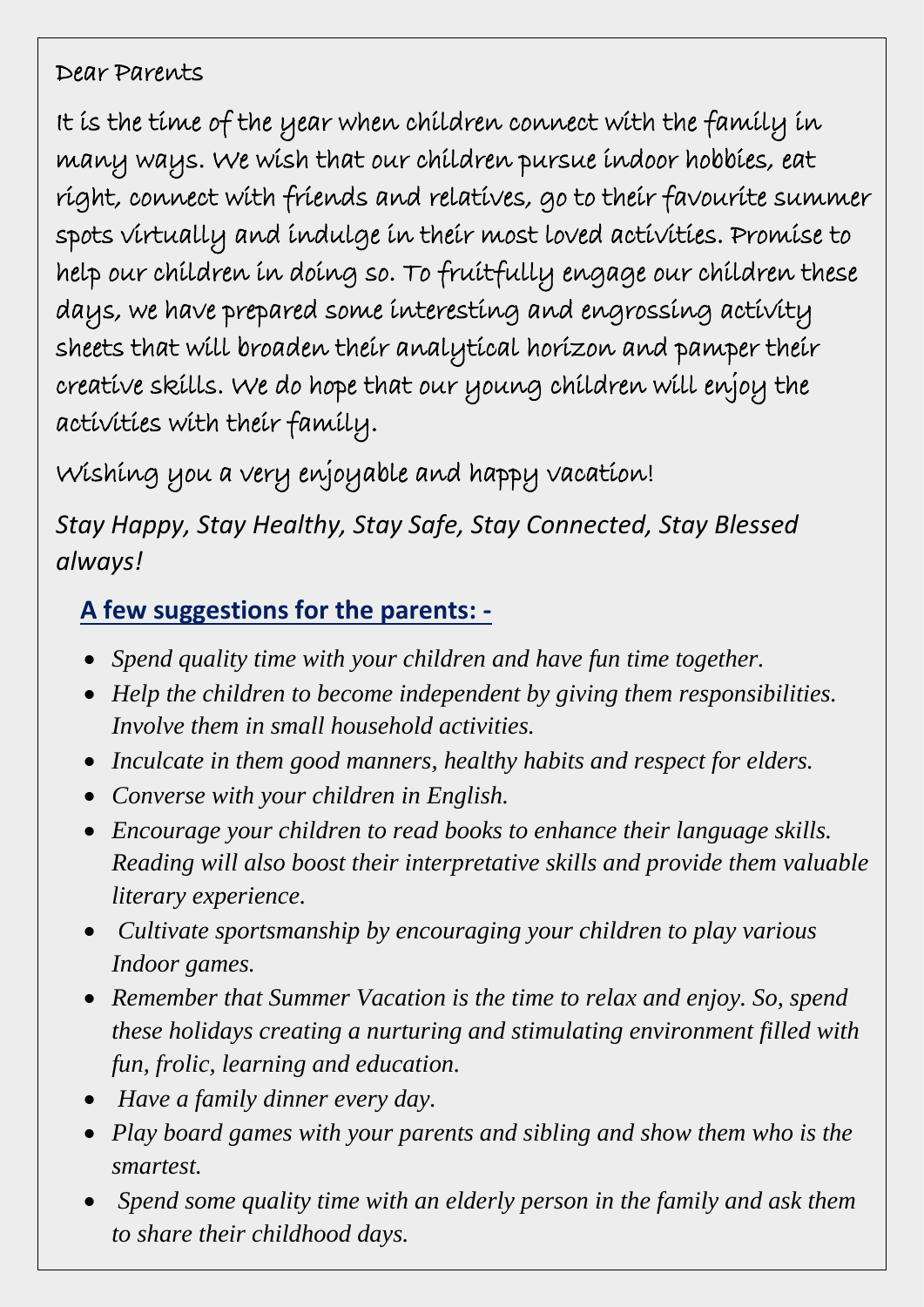### **General Instructions for Students: -**

- *Follow the instructions given carefully with each activity.*
- *You can take help of the internet, newspapers, magazines, encyclopaedia to collect information and pictures..*
- *Make your activity sheets presentable and attractive.*
- *Date will be given for the submission of Holiday Homework, so please don't send it on the first day.*

# **ENGLISH**

#### **Activity-1 (Yummy Tummy) ( For All)**

"Kitchen is the place which binds the entire family together." Mention the most delicious dish prepared recently by any of your family member, paste the picture of the family member while preparing it & the prepared final dish too, on an A4 size sheet. Also, share its recipe at the back side of the same sheet, with us.



#### **Activity 2 (Reading Cloud) ( For All)**

One is never alone when one is with books. Reading teaches you many new words. You write better and speak well if you read books.

Read any 1 story of Ruskin Bond- an Indian author who is famous for writing children's stories. After reading make a hanging 'Reading Cloud' for which the details are given as under: -

- Use A3-size sheet
- You can cut it to give any shape like cloud shape, circle shape or any other shape of your choice.
- Write the Name of the Story & its author neatly on the front side.
- Paste beautiful & big picture/ pictures related to the story. You can give it a 3D effect also.
- Use the back side of your sheet to draft the 'Story Map' as given in the picture.
- The given images are just for your reference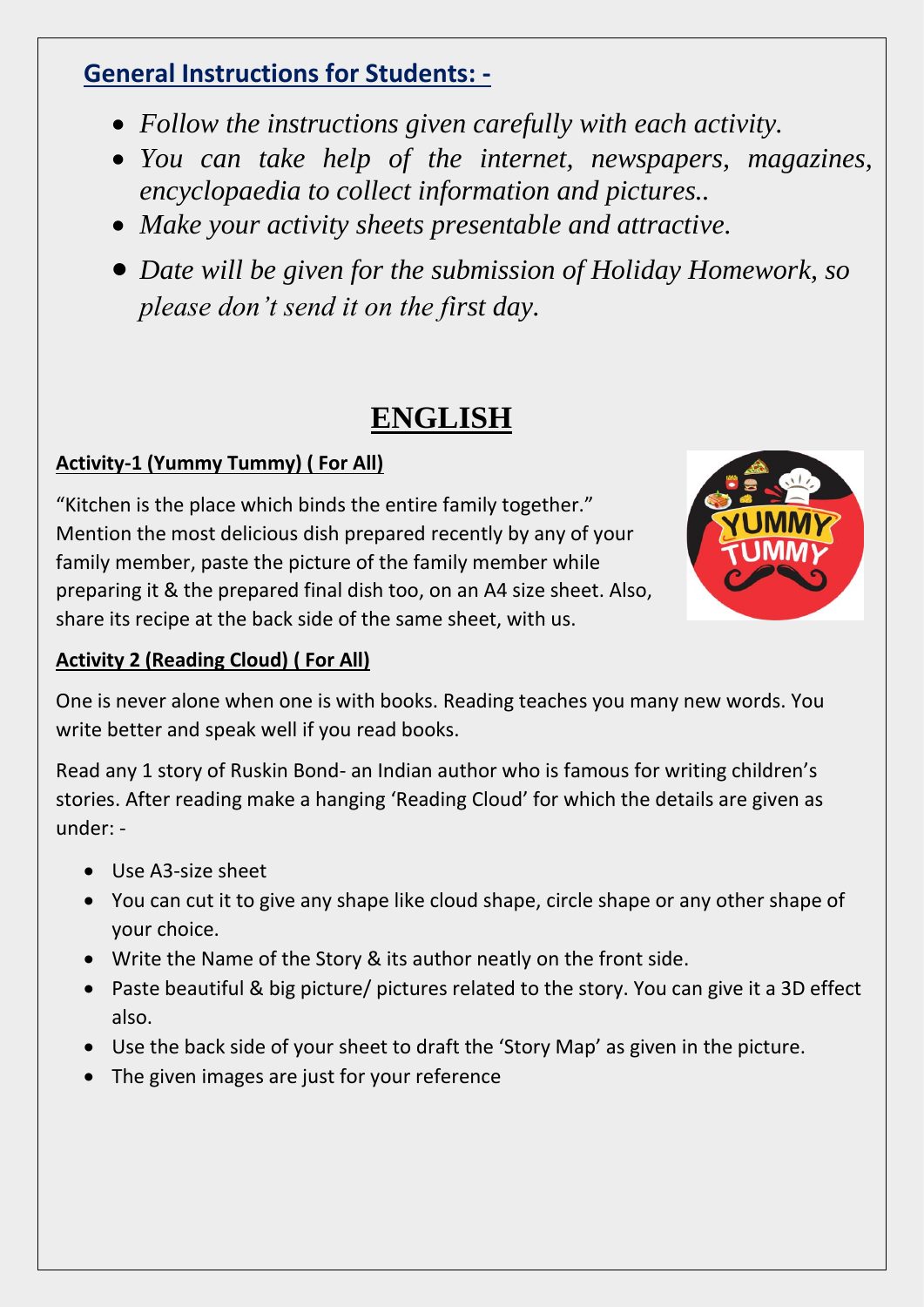You can use your own creative ideas to make your hanging attractive.  $\bullet$ 



Literature- Revise the work done till date.

Jolly Grammar- Do Page- 1,4,6,8,10,15,16,18,20,22 in book.

Macmillan Handwriting Series- Do Page-1 to 10 in book.

## हिंदी

| प्र01 'भोजन का स्वास्थ्य पर प्रभाव' विषय पर अनुच्छेद अपनी हिंदी की<br>वर्कबुक में लिखिए। (For All)    |  |  |  |  |
|-------------------------------------------------------------------------------------------------------|--|--|--|--|
| प्र02 पृष्ठ संख्या 5 से 14 तक 'बिखरे मोती' में सूलेख कीजिए। (For All)                                 |  |  |  |  |
| प्र०३सभी स्वर्रो की मात्राओं से बनने वाले चार–चार शब्द चित्र लिखिए।(For All )                         |  |  |  |  |
| जैसे– स्वर मात्रा<br>शब्द                                                                             |  |  |  |  |
| इ विस्पान, किताब, किला, दिल                                                                           |  |  |  |  |
| प्र04 'ज्ञान सरोवर' पुस्तक में से निम्नलिखित कहानियाँ पढ़िए। कहानियाँ<br>पढ़ने के बाद सोचिए और लिखिए– |  |  |  |  |
| (क) कहानी का नया नाम                                                                                  |  |  |  |  |
| (ख) कहानी के मुख्य पात्र                                                                              |  |  |  |  |
| (ग) कहानी का कौन–सा पात्र आपको सबसे अच्छा लगा और क्यों ?                                              |  |  |  |  |
| (घ) कहानी से आपको क्या सीख मिली?                                                                      |  |  |  |  |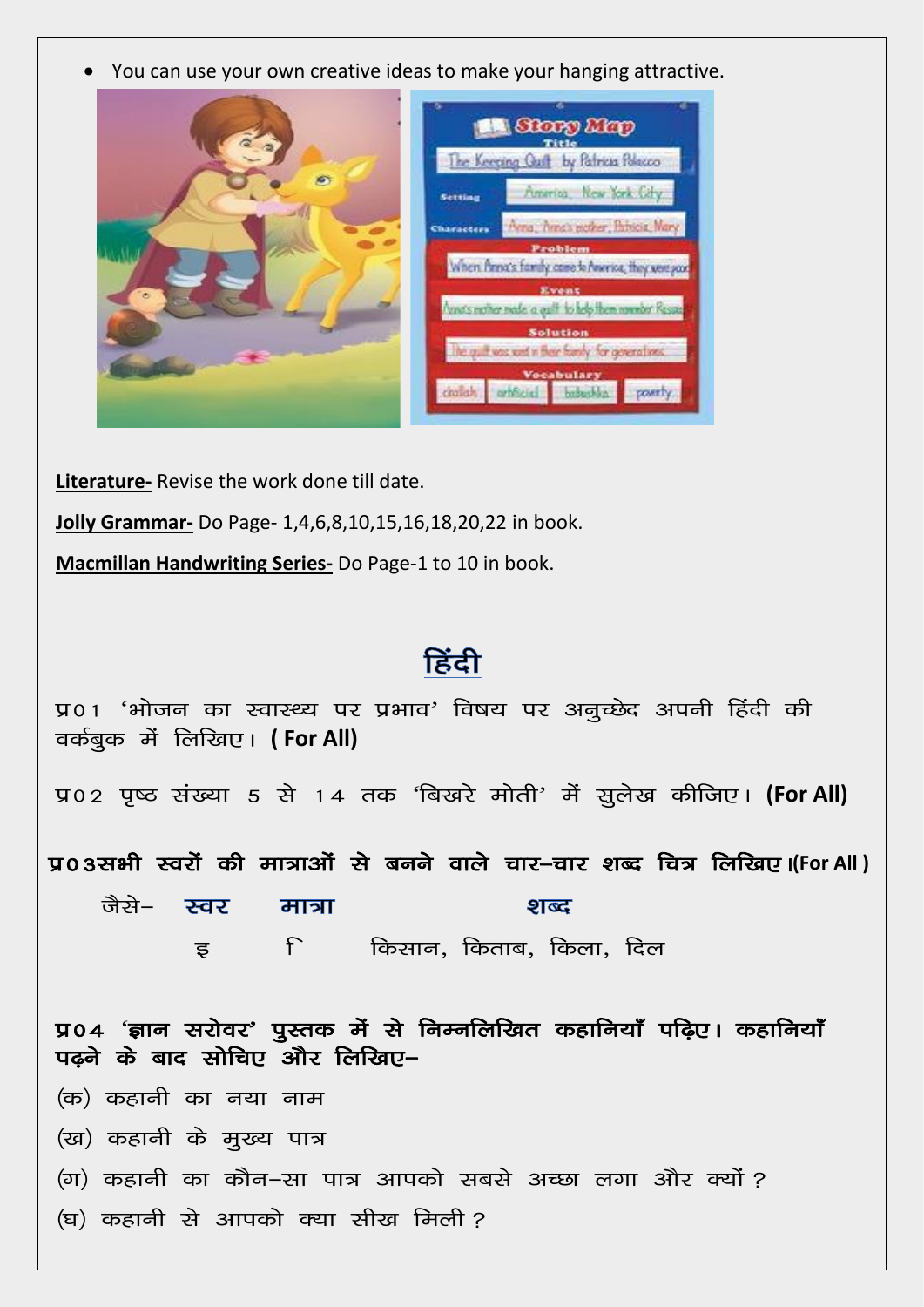(ड.) कहानी से संबंधित कोई चित्र भी बनाएँ। Roll No: 1 -10 महाराज रघू का दान / उतावला सो बावला Roll No:  $11 - 20$  सत्या / गरुड़ की अपनी कहानी Roll No: 21 onwards स्वामीभक्त ऊँट / बिल्ली के गले में घंटी

# प्र05 आओ कल्पना की दुनिया में खो जाएँ। (गतिविधि) (For All) यदि मैं एक गुणकारी पौधा होता!

पेड़-पौधे प्रकृति की अनूपम देन हैं। वैसे तो हर पौधा हमारे किसी न किसी काम अवश्य आता है परंतू कूछ पेड़-पौधे ऐसे होते हैं जिनके किसी न किसी भाग से दवाइयाँ बनाई जाती हैं। ऐसे पौधे <mark>औषधीय पौधे</mark> या **गुणकारी पौधे** कहलाते हैं। जैसे-तूलसी, नीम, एलोवेरा, गिलोय, हल्दी, चंदन, आँवला, पपीता, अनार, पुदीना आदि। आज बदलते परिवेश में दुनियाभर के लोगों का ध्यान इन पौधों की ओर गया है।

आप भी किसी एक पौधे को गमले में उगाडए और उसके बारे में जानकारी एकत्रित करके ए3 साइज़ की शीट पर इस प्रकार प्रदर्शित कीजिए। लेचे–



- 
- $(1)$  मैं ................ में पाया जाता हूँ।
- (3) मूझे .................. में भी उगा सकते हैं।
- 
- (5) मुझे घर के .............या ................ कहीं भी रख सकते हैं।
- (6) मैं बड़ा ..................... पौधा हूँ।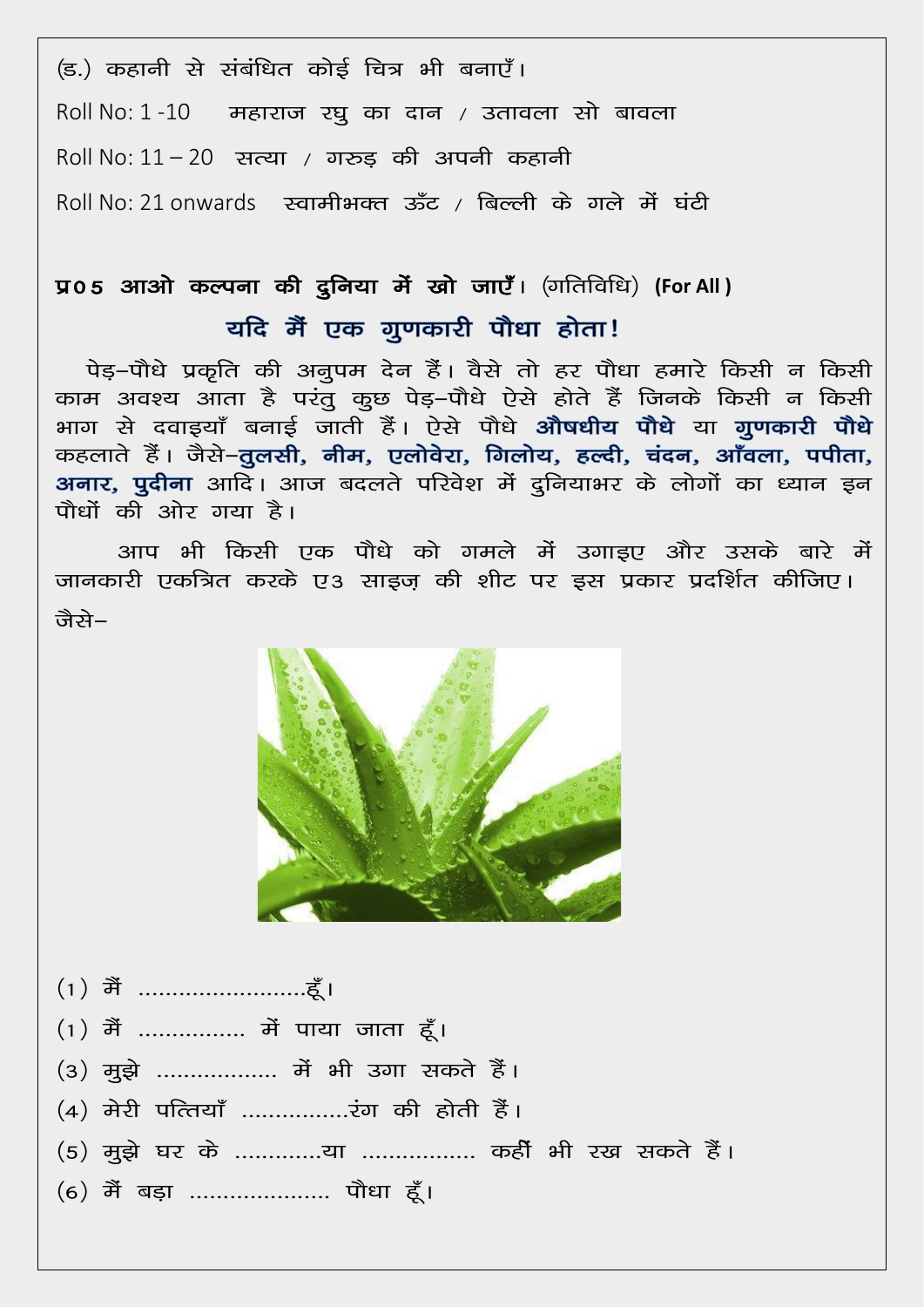$(7)$   $\tilde{d}$  ............. .<br>अपनी महत्वपूर्ण भूमिका निभाता हूँ।

- (8) मुझे ......................... और अपनी संस्कृति को बचाइए।
	- इतना तो सभी को लिखना है। इसके अलावा भी लिख सकते हैं।
	- प्रश्न ३, ४ एवं ५ ए३ साइज़ की शीट पर करने हैं।

## **MATHEMATICS**

## ACTIVITY-1 POPULATION ACTIVITY (For All)

Write down the population of any 10 states of India. (Take out the printout of the format given below and paste it on an A4 size coloured sheet) (For All)

- Write the names of the states.
- Write the population in numerals and words.
- Arrange them in Ascending order and Descending Order
- Find out the state with the Maximum and Minimum population.

## **INDIA**

#### **POPULATION TABLE**

| S.No.        | <b>Name of the State</b> | <b>Population (In Numerals)</b> | <b>Population (In Words)</b> |
|--------------|--------------------------|---------------------------------|------------------------------|
|              |                          |                                 |                              |
| $\mathbf{2}$ |                          |                                 |                              |
| 3.           |                          |                                 |                              |
| $\mathbf{4}$ |                          |                                 |                              |
| D.           |                          |                                 |                              |

#### **ANALYSIS**

**Ascending Order-**

**Descending Order-**

#### **CONCLUSION**

The state with the maximum population, out of the above 5 states is

The state with the minimum population, out of the above 5 states is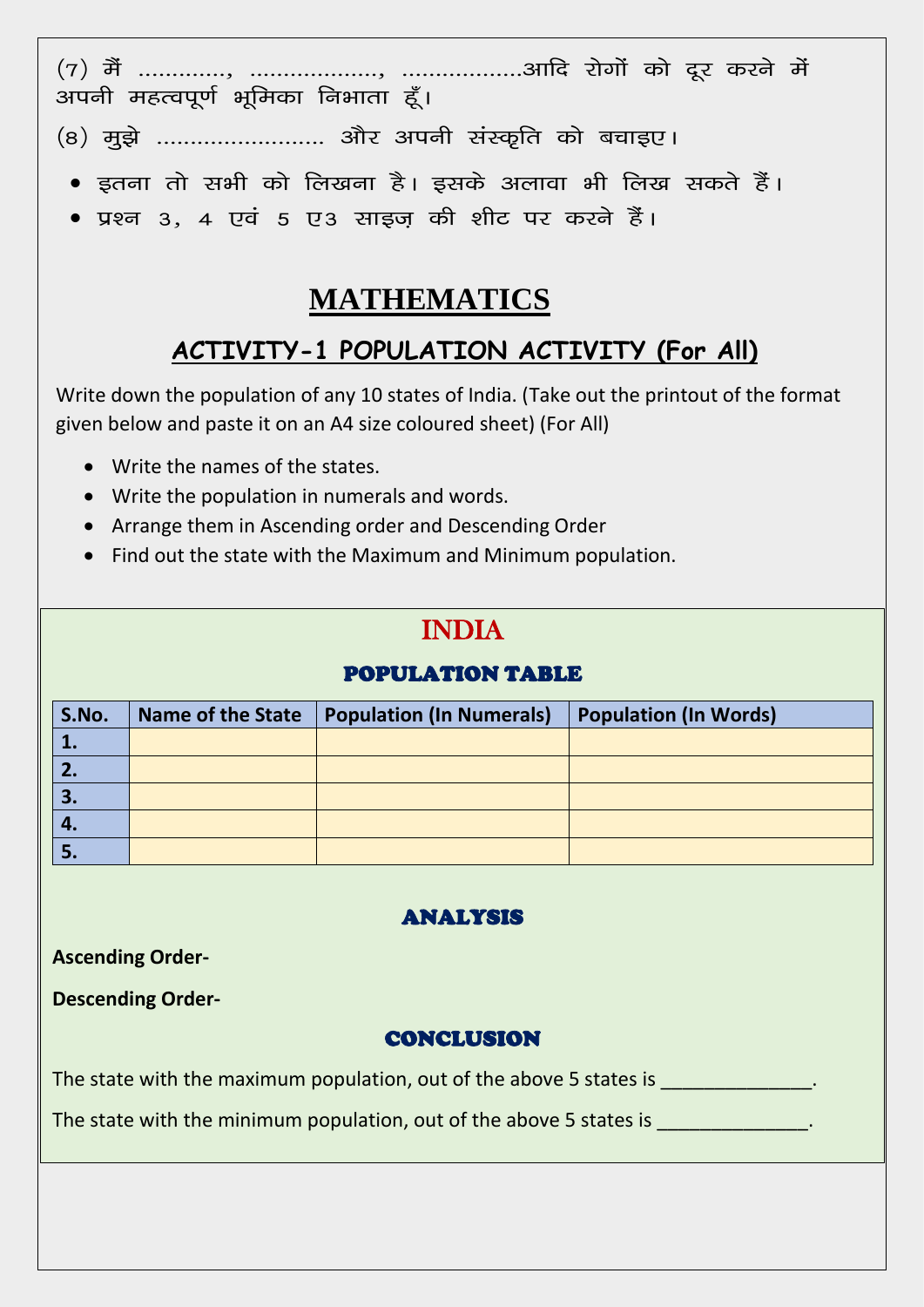# **ACTIVITY-2 TANGRAM PUZZLE ACTIVITY**

Make 2 Tangram Puzzles (7-pieces each) using Cardboard and color sheets. Keep one Tangram puzzle loose in a newspaper bag and using the other, make the following figure using the shapes of the puzzle as per the Roll No given below and paste it on a color sheet. (The layout for the puzzle and sample of the figure is given below.)

Roll no. 1-6 Rabbit

- Roll no. 7-12 Dog
- Roll no. 13-18 Horse
- Roll no. 19-24 Swan
- Roll no. 25 onwards Cat/Fish



## **WORKSHEET**

(To be done in the A4 size Ruled Sheet)

#### **Q.1 Find the sum.**

- **1.** 13,576 + 14,359
- **2.** 7,32,415 + 3,44,746
- **3.** 32,430 + 9,89,045
- **4.** 45,388 + 14,675

**Q.2** In a village, there are 7,21,453 cows, 9,23,456 buffaloes and 12,450 other cattle. How many total cattle are there? Have you ever visited a village? Describe your experience in mot more than 100 words.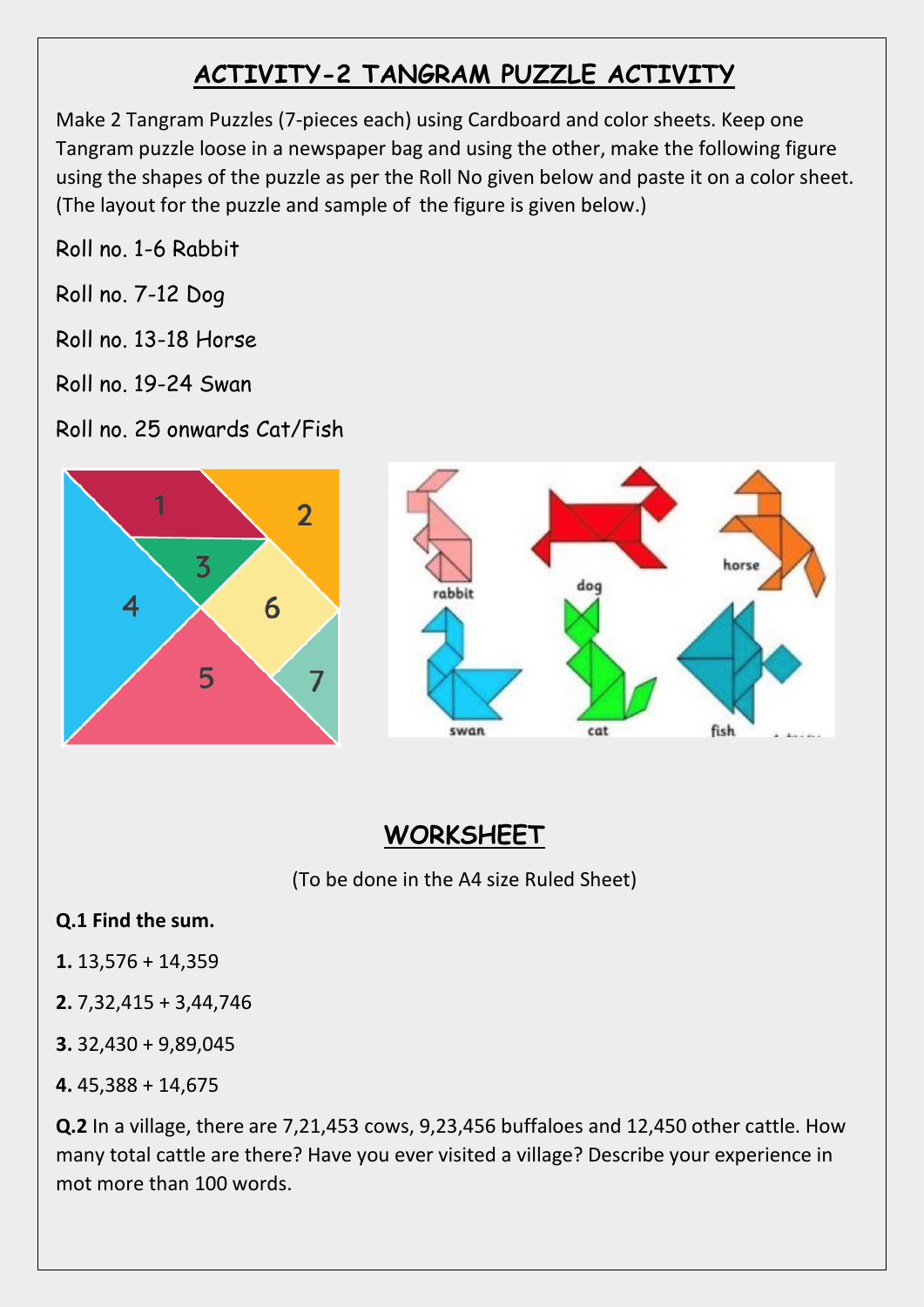**Q.3** There are 96,578 mystery books, 98,046 horror storybooks and 54,009 academic books in our school library. How many total books are there in the library?

#### **Q.4 Find the Difference.**

**1.** 53,723 – 24,613

**2.** 88,598 – 56,473

**3.** 7,73,567 – 34,435 **4.** 9,45,098 – 78,098

**Q.5** Asha had Rs. 7,45,098 in her Bank account. She withdraws Rs. 97,896 from it. How much money is left in her bank account? Have you ever visited a bank? Write a paragraph on your Bank visit.

**Q.6** In a school, there are in total of 4598 students, out of which 890 are boys. What is the no. of girls in the school?

# **SCIENCE**

### **Project ( For All )**

#### **SAVE ENVIRONMENT!!**

Make your own handmade sheet by recycling old newspaper. (Atleast 2) **Material Required:**

Old newspaper, water, a container, mixer, two plastic sheets, water colour and a roller pin.

#### **Procedure:**

\*Tear up your scrap paper into small (about one-inch) pieces and soak it in warm water in a container.

\*After 2-3 days, take out the paper bits and blend it in blender or mixer to make smooth pulp.

\*Add water colour in it of your own choice for colourful sheet.

Drain extra water from the pulp using strainer.

\*Place the plastic sheet on a flat surface

\*Pour your pulp mixture on it and spread the pulp well. Now, cover it with another plastic sheet.

\*Take a roller pin and roll over it until it is thin like a chapatti.

\*Remove the above sheet and keep it to dry.

\*Do not disturb the paper until it is totally dry.

\*Your handmade sheet is ready. You can make cards, paper bags etc.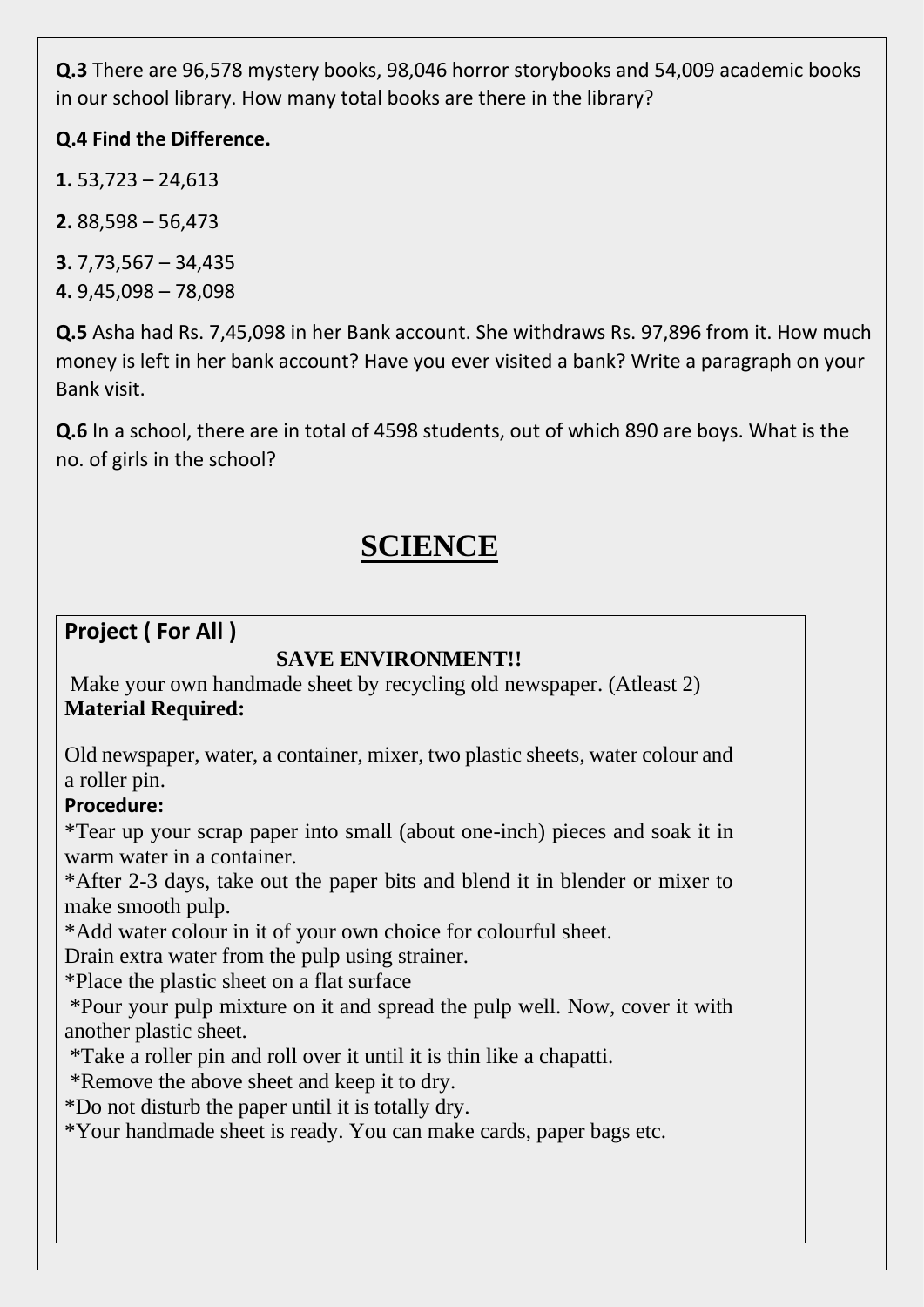### **Q1. Be the nature protector (Roll No 1-17)**

Wild animals are coming to our cities. One of the reasons being Deforestation. Try and find out other such reasons.

(Visit any National Park and study the conditions of living of animals **there**)

Make a poster on **Save Wild Life** Do it on a coloured A-4 size sheet

### **Q2 Let us join a Health Club to be healthy (Roll No 18 onwards)**

1. Make your own Diet Chart for a week on an A-3 size sheet along with pictures

2. Learn to prepare 4 -5 recipes on delicious Fruit Mock tails that refresh you these summers.

# **SOCIAL STUDIES**

### **Activity 1 My India My Pride (Roll No 18 onwards)**

**Prepare a model depicting the famous landforms of our country. Use eco-friendly material like newspaper, cardboard, clay, cotton etc. You can also use the waste material as well. For your reference ….**



### **Activity 2 Aesthetic Expressions!**

Make an attractive and colourful drawing */paste the pic of famous food on a scroll on any one* of the following states of India:

Roll No :1-17 Rajasthan /Punjab /West Bengal /Kerala/Maharashtra/ Tamil Nadu



Use handmade paper, cloth or any other desired material of your choice and give it an ancient look. Write the name of the state, food artistically on the scroll. (A picture is given for reference)

Revise the work done till date.